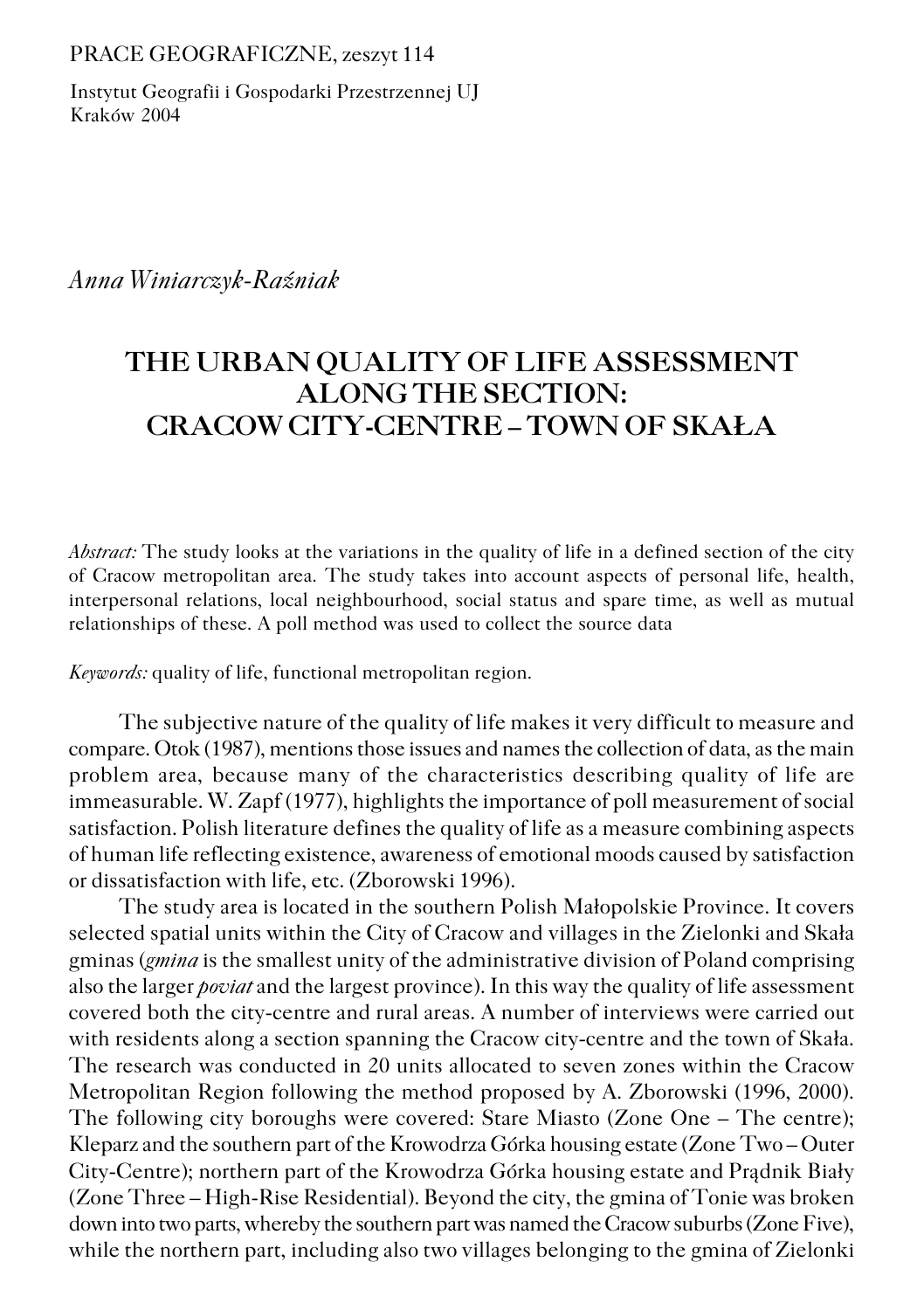(Zielonki and Trojanowice), as part of the outskirts zone (Zone Six). The remaining villages of gmina Zielonki (Januszowice, Garlica Duchowna, Przybysławice, Korzkiew, Grębynice, Owczary, Brzozówka) and of gmina Skała (Cianowice Małe, Cianowice Duże, Smardzowice) were included in the rural commuter zone. The town of Skała formed the last urban commuter Zone Seven.

The total of 528 poll questionnaires were collected. They were mostly carried out in 1998, but some additional material was gathered in 2000 in villages originally not covered with the research (Brzozówka, Korzkiew, Grębynice, Garlica Duchowna), to provide a better picture of the study area. The average age of the interviewers was ca. 45; there was an equal gender balance and the dominance of secondary or higher education.

This study assessed the level of satisfaction in a variety of areas of life regarded as essential dimensions of community life: having children, personal life, health, mental well−being, friends, neighbours, work, material status, quality of the local neighbourhood, care of house, living conditions, education, social status, available spare time and preferred leisure activities. The respondents were asked to choose out of five available responses:

1 – not satisfied,

2 – mildly dissatisfied,

- 3 hard to tell,
- 4 mildly satisfied,
- 5 satisfied.

## **1. Assessment of the quality of life. Personal life and health**

Throughout the section, the highest scores were given in the children satisfaction aspect (4.74). The high score can be explained by the fact that parents tend to be happy even with small successes of their children, but avoid talking about failures. The highest score for children was recorded in the town of Skała (4.97) and the rest of the rural commuter zone, while suburbans were the least satisfied (4.3). This might have been due to the suburban parents being so engrossed in their professional life as to lack sufficient time for frequent contacts with their children. The potentially resulting distorted parent−children relationships could in turn affect the assessment. In the other zones, the values were rather high and ranged from 4.65 to 4.83. Only parental responses were taken into account here.

Personal life satisfaction levels were rather stable along the section, ranging from 4.12 to 4.6. Suburban respondents stood out as an exception with the assessment of their personal life at 4.83 (Fig.1). The most health−concerned respondents came form the rural commuter zone and from the outskirts zone scoring their health at 3.31 and 3.32. The community most satisfied with their health condition lived in the suburbs, an effect partly attributable to their relatively lowest age along the section. The city−centre and peripheral dwellers rated their health at 3.98 and 3.91. Slightly higher ratings came from residents of high−rise apartment blocks and from the urban commuter zone (Fig. 1).

Mental well−being is a very important sphere of the personal life. One's approach has a significant impact on one's actions and the way one perceives events and other people. The overall average mental well−being scored 4.34. The lowest assessment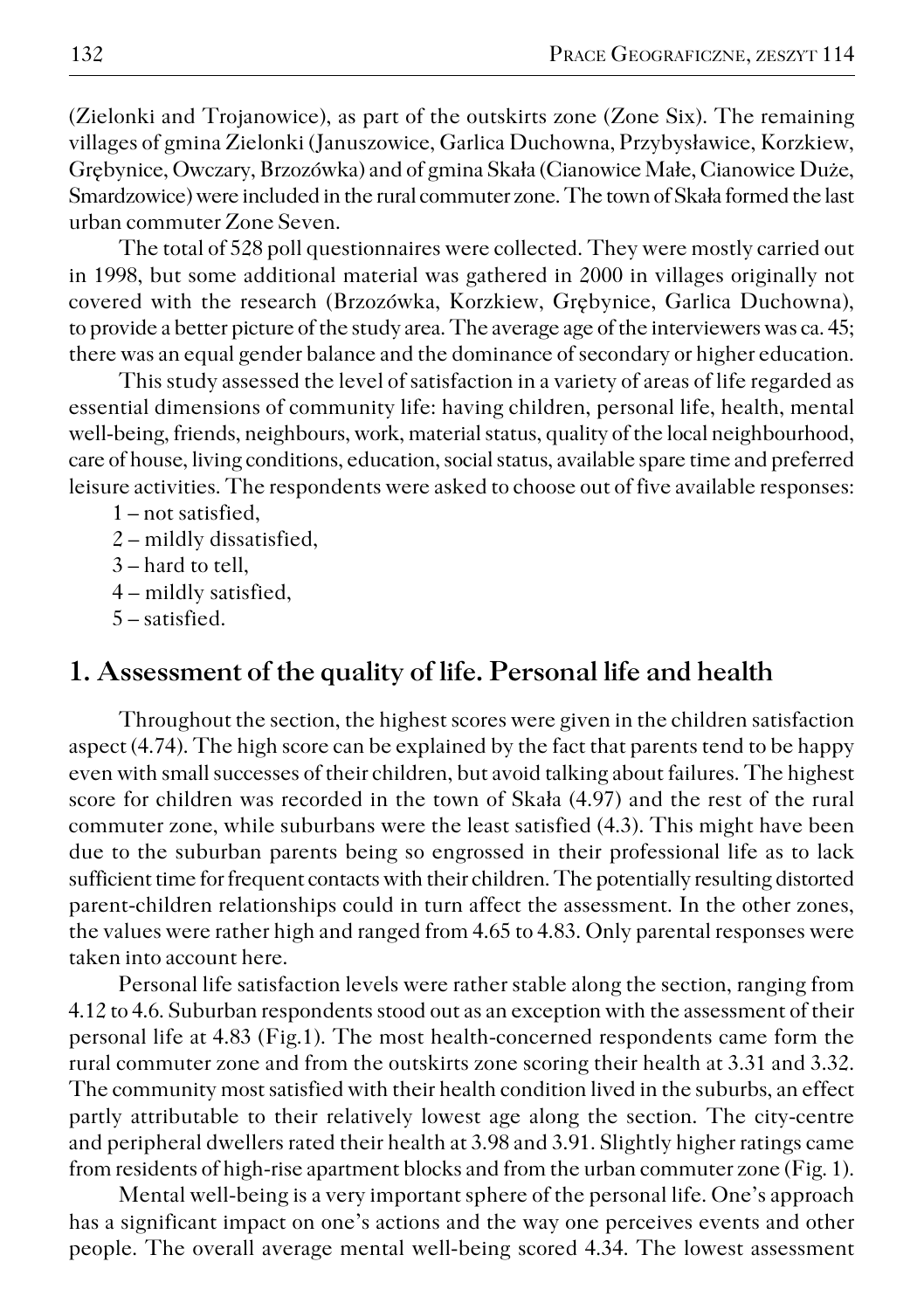of mental well−being came from the rural commuter zone (3.7) and the best from the suburbs (4.83). Residents of the other zones were rather satisfied with their mental well− being indicating their perceived condition as 'mildly satisfied' and "satisfied" (Fig.1).



Fig. 1. Assessment of the quality of life. Personal life and health (score)

Ryc. 1. Ocena jakości życia – życie osobiste, zdrowie (w punktach)

*Sources*: Author's research.

# **2. Assessment of the quality of life. Work, interpersonal relationships**

Respondents were asked to identify their satisfaction with their friends, neighbours, their job and their household material status.

The "friends" question was less about the satisfaction with the friends of the respondents' (one chooses his or her friends; making friends with an unkind person is not an unavoidable duty), and more about whether the respondents had a circle of friends and if so whether it was sufficiently wide. The range of ratings was relatively narrow throughout the section; the highest scores came from suburbans (4.83) and the lowest from the rural commuter zone residents (4.48; Fig. 2).

The neighbours' rating painted a similar picture, although the causes may have been different. Since it is rather difficult to choose your neighbours, residents of houses with even the tiniest plots of land, let alone vast properties, have it easier than the high −rise dwellers. This could have been one of the reason why the best satisfaction with the neighbours was displayed by suburbans (4.53). Another contributor could have been the "my house is my fortress" approach often taken by suburbans ensuring higher degree of anonymity, especially that most of them would be new to the area. In rural areas, on the other hand, local residents tended to have lived there for generations and knew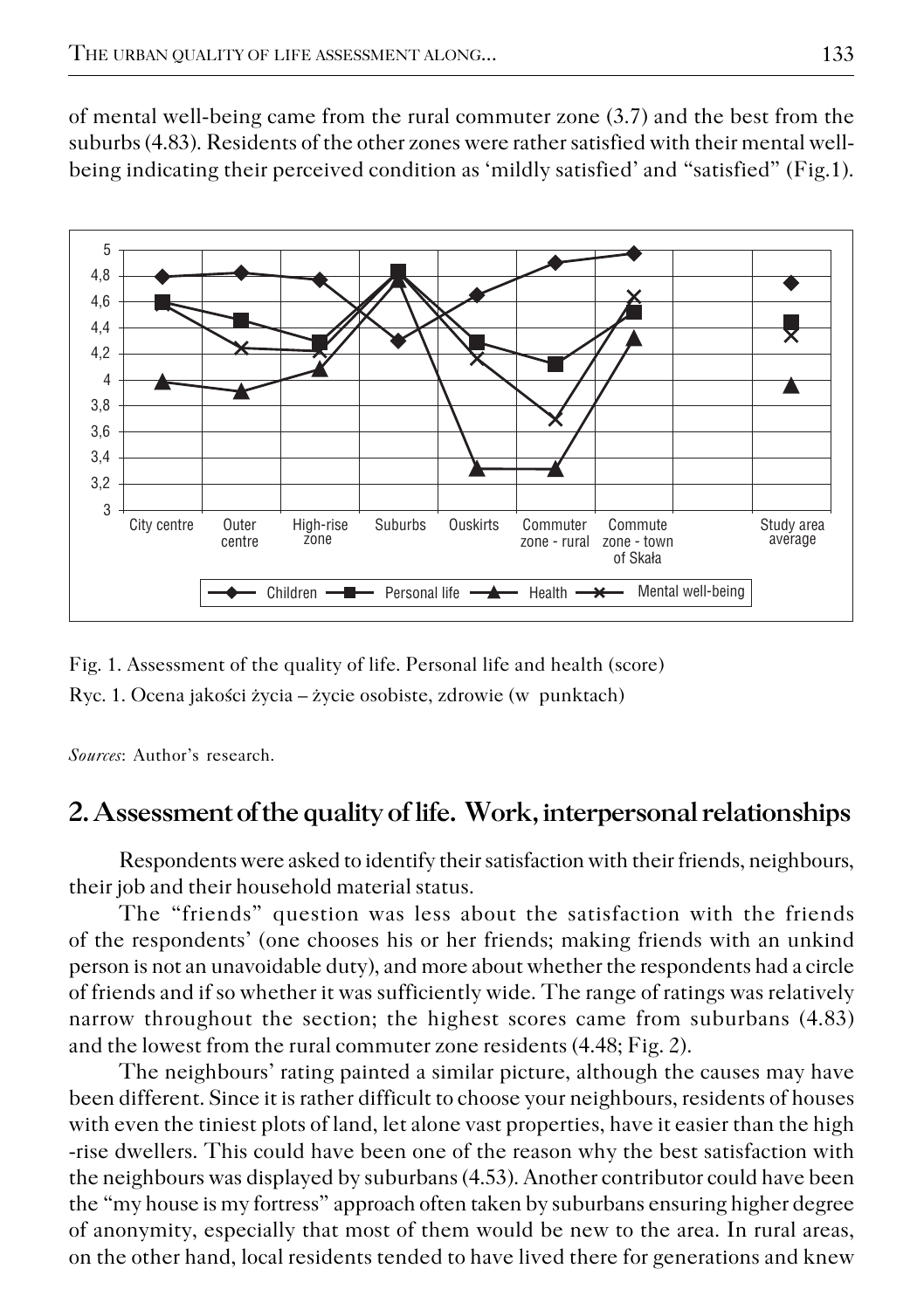

Fig. 2. Assessment of the quality of life. Work, interpersonal relationships (score)

Ryc. 2. Ocena jakości życia – praca, relacje międzyludzkie (w punktach)

*Sources*: Author's research.

each other very well. This may lead to protracted conflicts and hence the lowest scores for the neighbour satisfaction were recorded in the rural commuter zone and the outskirts zone (4.16 and 4.18; Fig. 2).

Responses on job satisfaction excluded respondents out of work. Again, the most satisfied were the suburbans (4.67). The least satisfied were the dwellers of the outskirts zone. Typically, work satisfaction is closely related with the position occupied at work and so professionally successful people tend to be higher up in their hierarchy and therefore more satisfied with their jobs (Fig. 2).

The overall satisfaction with the material status was low. The minimum value was recorded in the outskirts area (2.87). Suburbans scored the higher (4.63) while other zones did not exceed 3.7.

# **3. Assessment of the quality of life. Local neighbourhood**

There are a number of factors contributing to the satisfaction with the local neighbourhood, such as: accessibility, distance to services, neighbourhood and a landscape appeal or polluted environment. The average satisfaction score across the section stood at 4.38. the high−rise dwellers gave their local neighbourhood the lowest score (4.03), while the suburbans, not surprisingly, were the most satisfied with theirs (4.87). A relatively low satisfaction score was recorded in the city−centre. Indeed, the centrally located area is very attractive, but its residents would typically complain at the noise and buzz from the Main Square and adjacent streets. These could become particularly acute during summertime when the area attracts crowd of tourists who tend to stay long into the night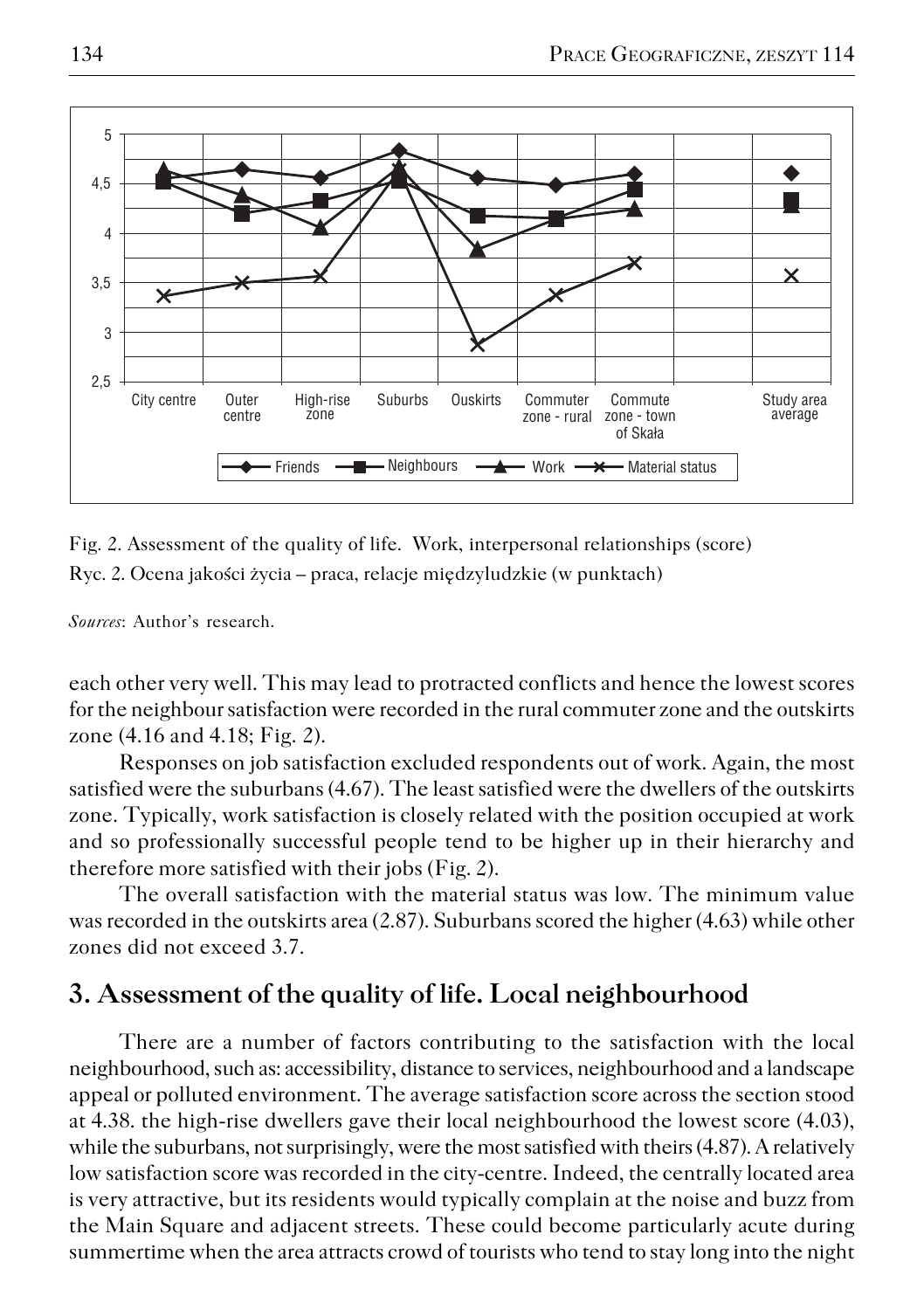

Fig. 3. Assessment of the quality of life. Local neighbourhood (score)

Ryc. 3. Ocena jakości życia – miejsce zamieszkania (w punktach)

*Sources*: Author's research.

in the café gardens. Also, because of the very central location the area attracts various types of events (mostly during the summertime) generating excessive noise (Fig. 3).

The local neighbourhood satisfaction is somewhat linked to the satisfaction with the living conditions. The latter includes such components, as the number of rooms and the size of the apartment/house. In this department, the most satisfied were the suburbans who scored their dwellings at 5.0 points on average. No other zone came with a comparable result. The high−rise and commuter zones gave their apartments the lowest points at 4.07 and 4.09, respectively. Elsewhere the result remained within 4.5 (town of Skała – Fig. 3).

The level of care of the house was rated the highest by the suburbans (4.93) and the city−centre dwellers (4.73). The least satisfied were respondents from the zone directly adjacent to the suburbs – the outskirts zone (4.28). Across the section, the average score was 4.51. Elsewhere, there was a relatively consistent level of satisfaction ranging from 4.32 in the rural commuter zone to 4.56 in the high−rise zone (Fig. 3).

## **4. Assessment of the quality of life. Social status, spare time**

The level of education tends to be a very important factor influencing not only the way one perceives of the world around, but also one's knowledge and skills that are directly responsible for the professional options and, consequently, the level of income. Residents of the first four zones (city−centre, outer city−centre, high−rise and the suburbs) were rather satisfied with their level of education giving scores above four points. The suburbans scored their education the highest at 4.6. Outwards beyond the suburbs,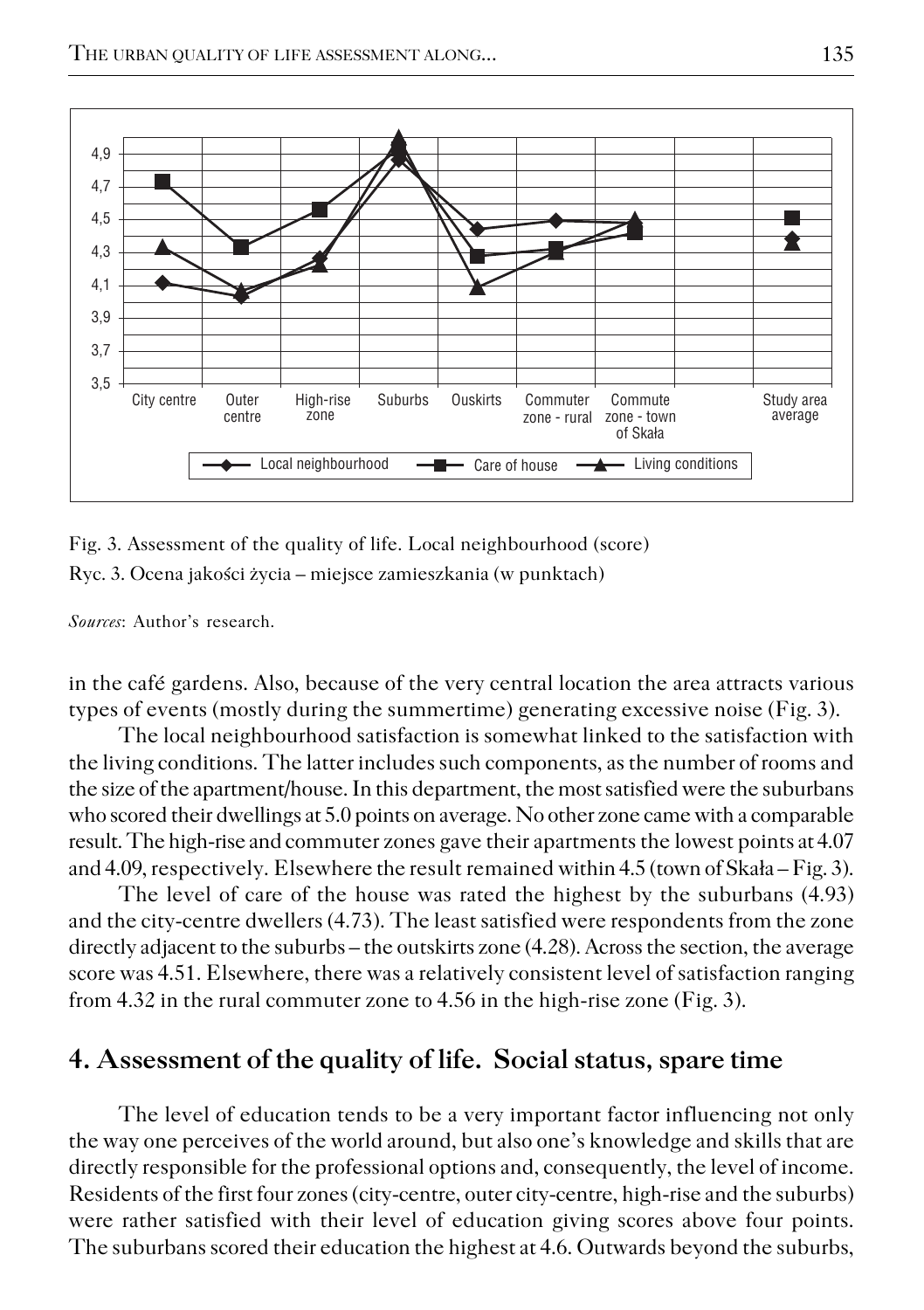

Fig. 4. Assessment of the quality of life. Social status, spare time (score) Ryc. 4. Ocena jakości życia – status społeczny, czas wolny (w punktach)

*Sources*: Author's research.





Ryc. 5. Subiektywna ocena samopoczucia psychicznego a subiektywna ocena zdrowia (w punktach)

*Sources*: Author's research.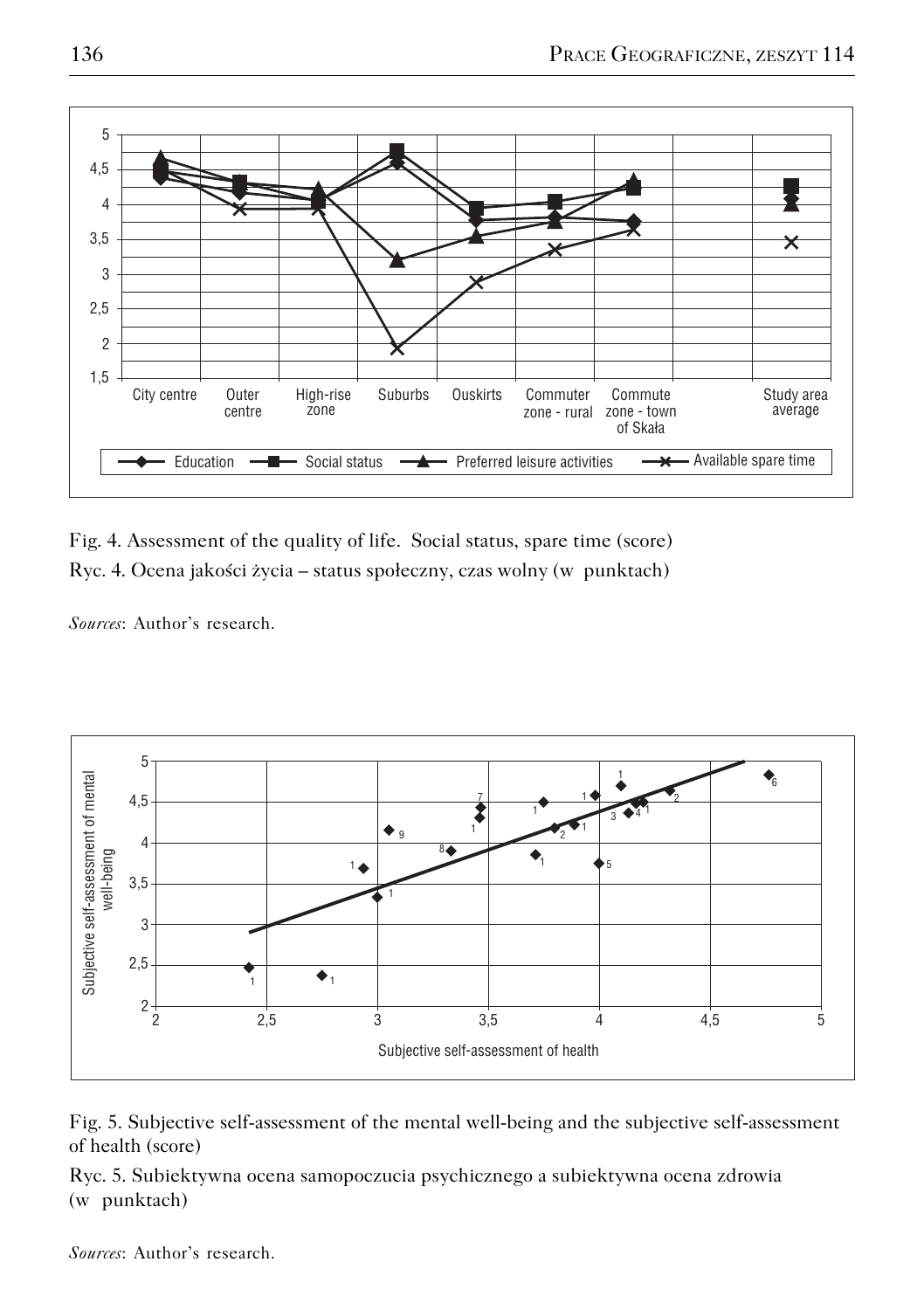this satisfaction dropped dramatically to 3.77 in the outskirts zone and 3.76 (the lowest score overall), in the town of Skała (Fig. 4).

Social status is an inherent component of a society. It expresses how a person is appreciated by others and the level of respect or lack of it he or she enjoys. It has a strong impact on the general self−assessment. Suburbans turned out again to be the best satisfied with their social status (4.77). This may be attributable to their high material status, positions at work, which could translate into a sense of "superiority". The most self−critical were respondents from the zone just past the suburbs – the outskirts zone (3.95). All the other zones scored no less than four and ranged from 4.04 in the rural commuter zone and the high−rise zone to 4.48 in the city−centre (Fig. 4).

The amount of spare time and preferred leisure activities are closely linked. Respondents who complained at the scarcity of spare time tended to be unsatisfied with their spare time activities. This was particularly true of the suburban respondents (score of 3.2 for the spare time activities and just 1.93 for the spare time available), who, as a more affluent community, were also more demanding with respect to the type of leisure activities. The Cracow city−centre dwellers were the most satisfied group of respondent in both categories (4.67 and 4.52, respectively). They were typically senior citizens, mostly non−working (67%; including 36.6% retired), which made them less demanding vis−ŕ−vis their leisure activity expectations, as compared to the residents of other zones. Also, the outskirts zone and the rural commuter zone residents complained at their available spare time (2.88 and 3.35, respectively). In this category, only the city−centre score was higher than four. Overall, the leisure activity satisfaction was higher, with the respondents from Skała scoring at 4.34, centre−periphery at 4.31 and the high−rise zone at 4.33. Elsewhere, the score was no more than 4 (Fig. 4).

### **5. Selected category cross−relationships**

Based on the result of the poll, the author attempted to identify any relationships between selected categories of the quality of life. The Pearson correlation and regression analysis method was used to separate−out any mutually dependent components. The correlation was carried out for 20 localities along the section and broken down into seven zones. The strongest correlation was displayed by the health and mental self −assessment. Both characteristics are subjective. The r = 0.829 value of the correlation index was statistically significant at  $a = 0.01$ . The regression curve also pointed to the existence of a positive relationship between the two variables (Fig. 5). This means that the better was the health of respondents the better they rated their mental well −being. Along the whole section, this was a general rule with just a small deviation by the village of Smardzowice (No. 17 on Fig.5), with a relatively low rating of mental well −being in comparison to the overall physical health condition.

The rating of the local neighbourhood satisfaction has an impact on the rating of mental well−being. Indeed, the two characteristics correlated at r = 0.4071 (statistically significant at  $a = 0.1$ ). This means that the greater the satisfaction with the local neighbourhood the higher the mental well−being rating in respondents. The two exceptions to this rule were the villages of Smardzowice and Cianowice Duże.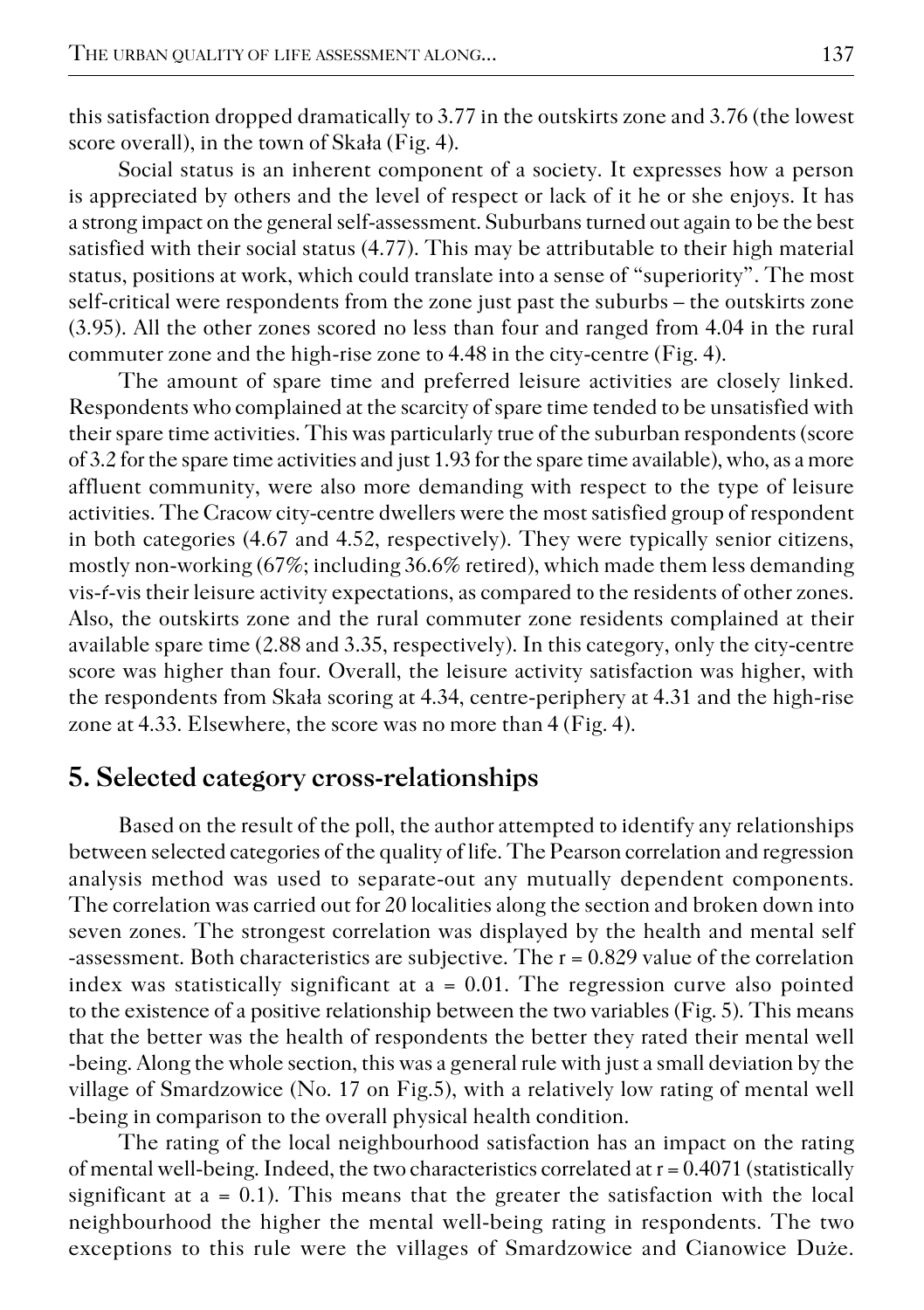The former displayed low ratings of both of the characteristics, while in the latter respondents rated their mental well−being relatively low, as compared to their rather high rating of the local neighbourhood. It is interesting to note that the highest local neighbourhood ratings, as well as good mental well−being results were recorded in localities within the rural commuter zone (Fig. 6).



| 1. Stare Miasto |  |
|-----------------|--|
|-----------------|--|

- 
- 
- 
- 5. Prądnik Biały Pd. 10. Januszowice 15. Owczary 20. Skała (town)
- 
- 
- -
- 1. Stare Miasto 6. Tonie (south) 11. Garlica Duch. 16. Brzozówka Korz.
- 2. Kleparz 7. Tonie (north) 12. Przybysławice 17. Smardzowice
- 3. Krowodrza Pd. 8. Zielonki 13. Korzkiew 18. Cianowice Małe
- 4. Krowodrza Pn. 9. Trojanowice 14. Grębynice 19. Cianowice Duże
	-

Fig. 6. Subjective self−assessment of the mental well−being and the Subjective self− assessment of the local neighbourhood (score)

Ryc. 6. Subiektywna ocena samopoczucia psychicznego a zadowolenie z miejsca zamieszkania (w punktach)

*Sources*: Author's research.

Other investigated relationship included that between the respondents' mental well−being and their available spare time satisfaction levels, as well as material status and education level. The two pairs displayed relatively low correlation values at  $r = 0.1447$  and  $r = 0.3122$ , respectively. In both cases, the statistical significance of a = 0.05 was negligible, suggesting that there was no strong linkage between the mental well−being and the satisfaction with the available spare time, and that the material status had no significant impact on the satisfaction with the level of education.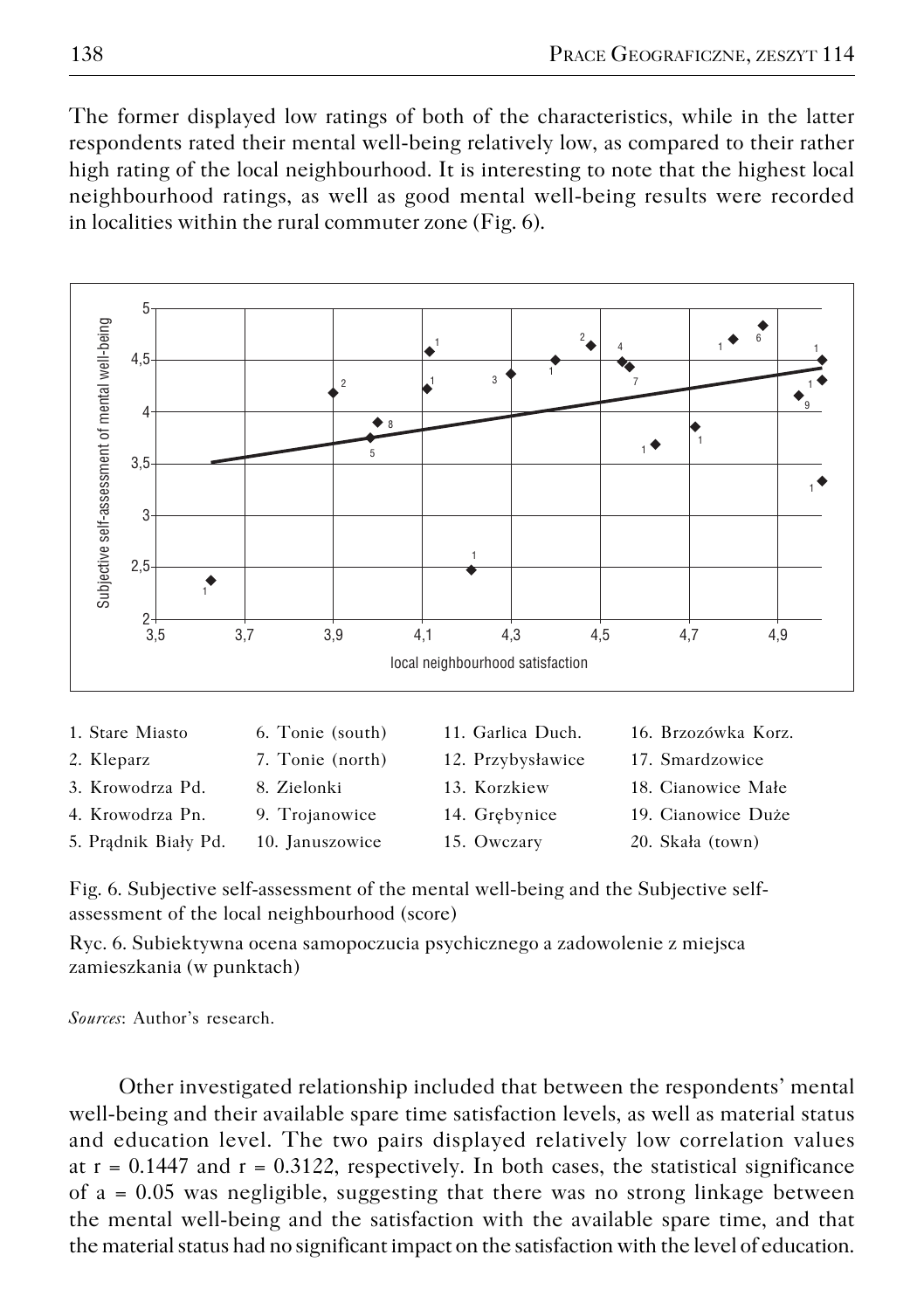Certain quality of life characteristics displayed a spatial pattern. The material status satisfaction scores, for example, grew from the city−centre towards the suburb zone to suffer a dramatic fall in the outskirts and return to the previous growth pattern further afield. Interestingly, the one characteristic that displayed very little spatial variability was the children satisfaction. There was just the considerable drop in the suburbs, but otherwise the scores were consistent.

A clear quality of life zonality was identified along the section from the Cracow city−centre and the town of Skała. The highest overall quality of life was declared by the suburbans with 12 out of 15 respondents giving this zone the best scores. The zone, however, had the lowest scores out of all zones in three other characteristics: children, available spare time and preferred leisure activities. The lowest overall quality of life scores were recorded in the outskirts zone and in the rural commuter zone. In the outskirts zone, the lowest scores were linked with the material status, and included work, material status and social status. In the rural commuter zone, respondents scored the lowest their personal life, mental well−being (also health) and interpersonal relationships (satisfaction with friends and neighbours).

#### **References:**

Otok S., 1987, *Geografia społeczna*, PWN, Warszawa.

- Zapf W., 1977, *The polity as a monitor of the quality of life* , [w:] K. W. Deutsch (red.), *Ecosocial systems and acopolitics*., Paryż.
- Zborowski A., 1996, *Funkcjonowanie regionu miejskiego Krakowa (wymiar przestrzenno społeczny,* [w:] G. Prawelska−Skrzypek (red.), *Małopolska regionalna wspólnota interesów*. Wyższa Szkoła Biznesu National – Louis University, Nowy Sącz.
- Zborowski A., 1996, *Wybrane zagadnienia kształtowania się układu: miasto region miejski region,* [w:] *Rola miast w procesach regionalizacji kraju*. Materiały konferencyjne, Łódzkie Towarzystwo Naukowe, Instytut Europejski, Łódź.
- Zborowski A., 2000, *Transformacja stref rozwoju regionu miejskiego Krakowa w okresie gospodarki centralnie sterowanej* [w:] René Matlowič (red.), *Urbánny vyvoj na rozhrani milénií, Urbánne a krajinné štúdie.* Nr. 3, Prešov, 135−141.

## **Ocena jakości życia w profilu miejskim centrum Krakowa−Skałka**

#### **Streszczenie**

W niniejszym opracowaniu ocenie poddano poziom zadowolenia z różnych dziedzin życia, takich jak: posiadanie dzieci, życie osobiste, zdrowie, samopoczucie psychiczne, przyjaciele, sąsiedzi, praca, sytuacja materialna, miejsce zamieszkania, dbanie o dom, warunki mieszkaniowe, wykształcenie, pozycja społeczna oraz ilość wolnego czasu i sposób jego spędzania. Badaniem metodą kwestionariusza wywiadu objęto jednostki przestrzenne Krakowa oraz wsie położone na terenie gmin Zielonki i Skała, przyporządkowane do siedmiu stref regionu miejskiego Krakowa. Na podstawie odpowiedzi respondentów stwierdzono istnienie wyraźnej strefowości w zróżnicowaniu